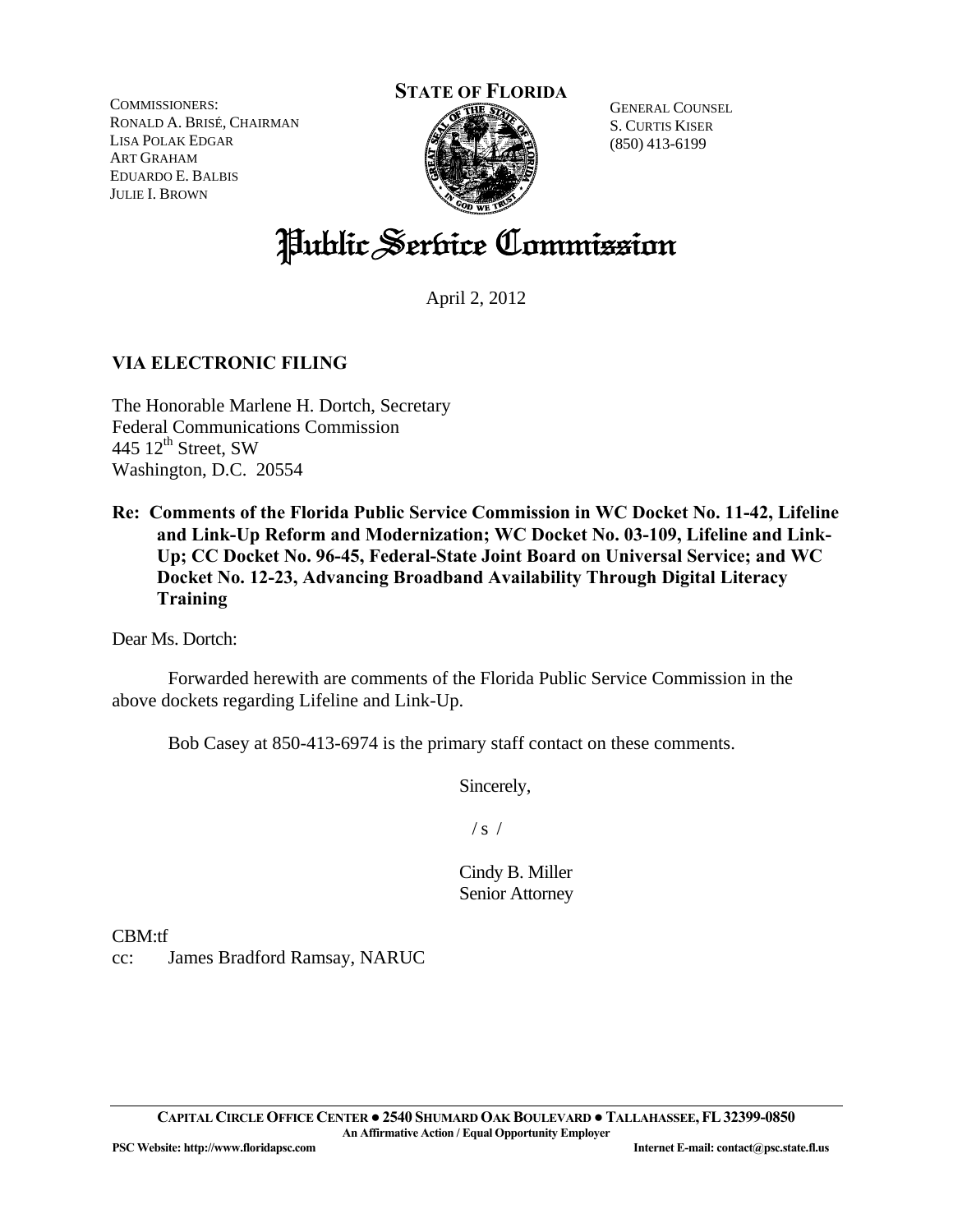## **Before the Federal Communications Commission Washington, D.C. 20554**

| In the Matter of:                                |                             |
|--------------------------------------------------|-----------------------------|
|                                                  | WC Docket No. 11-42         |
| Lifeline and Link Up Reform and<br>Modernization |                             |
|                                                  |                             |
| Lifeline and Link Up                             | <b>WC Docket No. 03-109</b> |
| Federal State-Joint Board on Universal Service   | CC Docket No. 95-45         |
| Advancing Broadband Availability Through         | WC Docket No. 12-23         |
| Digital Literacy Training                        |                             |
|                                                  |                             |

# **COMMENTS OF THE FLORIDA PUBLIC SERVICE COMMISSION**

# CHAIRMAN RONALD A. BRISÉ COMMISSIONER LISA POLAK EDGAR COMMISSIONER ART GRAHAM COMMISSIONER EDUARDO E. BALBIS COMMISSIONER JULIE I. BROWN

April 2, 2012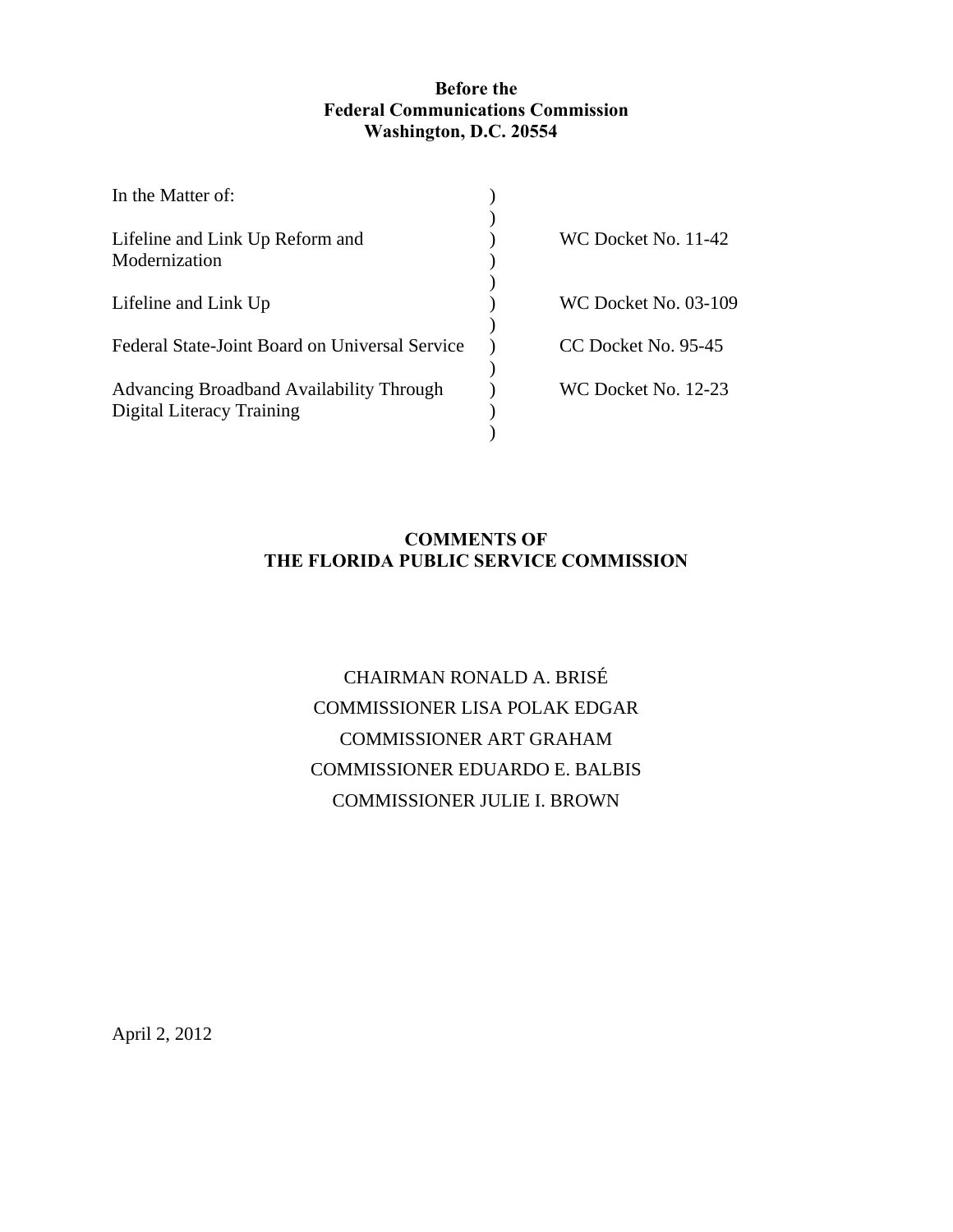#### **INTRODUCTION AND SUMMARY**

 The Florida Public Service Commission (FPSC) submits these comments in response to the Further Notice of Proposed Rulemaking (FNPRM) released on February 6, 2012. In this FNPRM (FCC 12-11), the Federal Communications Commission (FCC) seeks comment on a number of proposals to further reform and modernize the Commission's universal service Lifeline program.

The FPSC encourages the FCC to consider the following:

- 1. Lifeline eligibility determinations can be streamlined by partnering with sister state agencies which provide assistance using Lifeline-qualifying programs.
- 2. The FCC should maintain confidentiality of Lifeline applicant's personal identifying information when initiating a national eligibility database.
- 3. The FCC should continue to encourage public/private partnerships, and non-profit sector initiatives to increase digital literacy.
- 4. The implementation date of any rules eliminating Lifeline non-eligible telecommunication carrier (ETC) resellers should be deferred to allow enough time for existing non-ETC resellers to obtain ETC designation. If non-ETC resellers choose not to apply for or obtain ETC designation, ample time should be allowed to provide notice to their Lifeline subscribers to allow them an opportunity to change their provider to an ETC to maintain their Lifeline discount.
- 5. Addition of the Special Supplemental Nutrition Assistance Program for Women, Infants, and Children (WIC) program to the list of eligible qualifying Lifeline programs will benefit Florida by increasing the number of eligible consumers for Lifeline assistance.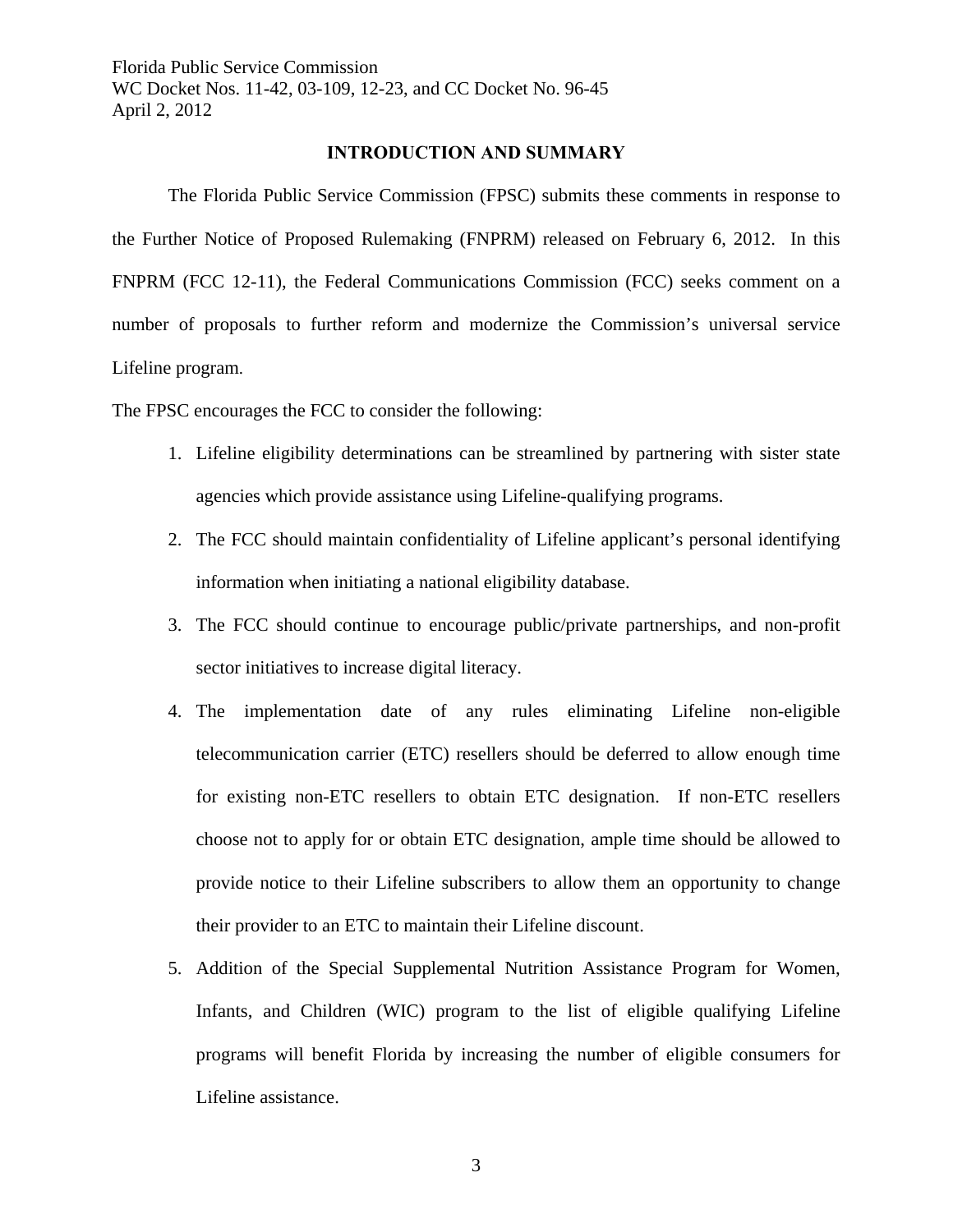> 6. A homeless veteran who lacks any income should be permitted to sign a certification under penalty of perjury that he or she has no income. Some form of additional certification should be included from an authorized U.S. Department of Veterans' Affairs (VA) official, such as an outreach worker or program coordinator, indicating that the person in question is a homeless veteran or at risk of becoming homeless.

#### 1) STATE DATABASE LIFELINE ELIGIBILITY DETERMINATIONS

 The FCC is seeking comment on how it can encourage the accelerated deployment of widespread state databases that can be used or accessed to streamline Lifeline eligibility determinations. As mentioned in Order FCC 12-11, the FCC is building on the proven success of practices developed and implemented at the state level, including in Florida. As shared in our April 6, 2011, comments to the FCC, the FPSC and the Florida Department of Children and Families (DCF) initiated a Lifeline coordinated enrollment process in 2007.

In 2008, the FPSC and the Florida DCF continued their partnership by working on the concept of a computer portal which would allow ETCs to verify in real-time whether Lifeline applicants are enrolled in a DCF qualifying eligible program. A real-time verification process was subsequently created to confirm a person's participation in a Lifeline-qualifying program, and is now available to all Florida ETCs. ETCs can log-in to a computer portal, enter the name, birth date, and last four digits of a Lifeline customer's social security number, and receive a response as to whether that customer currently is participating in the Supplemental Nutrition Assistance Program (SNAP) program, Medicaid, or Temporary Assistance for Needy Family (TANF) program. Although this process would not verify participation in all Lifeline qualifying programs, FPSC data shows that over ninety percent of applicants using the Lifeline coordinated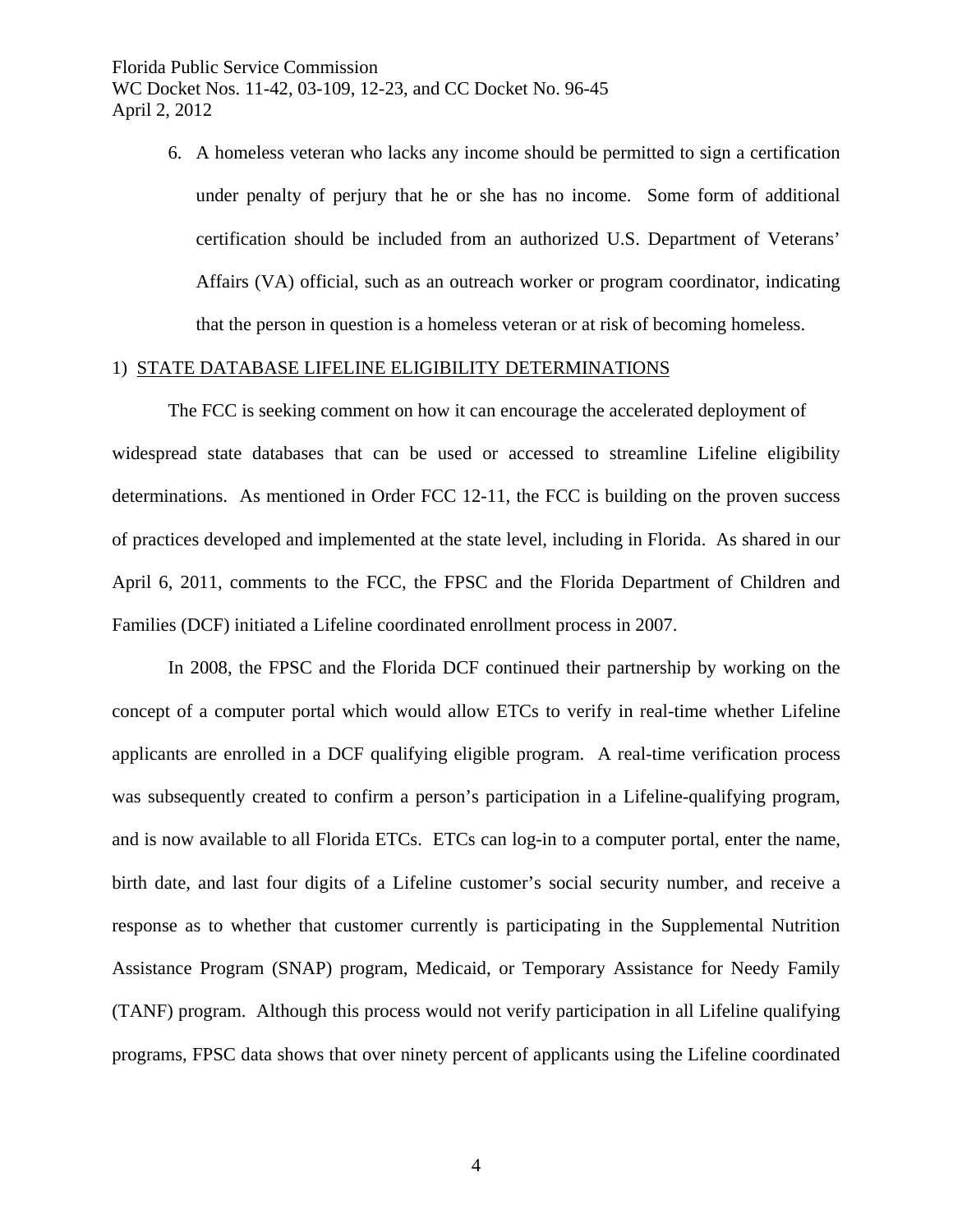enrollment process use SNAP, Medicaid, or TANF for eligibility. An inter-agency Memo of Understanding can be found at http://www.floridapsc.com/utilities/liaison/pdf/lifelinemou.pdf.

## 2) NATIONAL ELIGIBILITY DATABASE

 $\overline{a}$ 

In Order FCC 12-11, the FCC requires ETCs to transmit the name, address, telephone number, date of birth, last four digits of the social security number (SSN) and the means through which the consumer qualified for Lifeline to the duplicates database. In the FNPRM, the FCC states that it may be necessary for ETCs to collect and transmit the full SSN of the Lifeline applicant to a national eligibility database to determine eligibility.

Rule 25-4.0665(9), Florida Administrative Code, provides that:

Eligible telecommunications carriers shall only require a customer to provide the last four digits of the customer's social security number for application for Lifeline and Link-Up service and to verify continued eligibility for the programs as part of the annual verification process.

 The FPSC believes that requiring a Lifeline applicant to provide a full social security number for the national eligibility database may create a barrier to Lifeline enrollment. The national eligibility database would contain the applicant's name, address, telephone number, date of birth, and full social security number. Many applicants would be reluctant to provide this information if they are made aware that government agencies and all ETCs would have access to this information. Many applicants for phone service refuse to provide a social security number to the providers when initiating phone service, and providers have allowed alternate identification in lieu of a person's social security number.

As expressed in the FPSC's April 6, 2011, comments,<sup>1</sup> the FPSC supports the creation of

<sup>&</sup>lt;sup>1</sup> Comments of the Florida Public Service Commission in WC Docket No. 11-42, Lifeline and Link-Up Reform and Modernization; CC Docket No. 96-45, Federal-State Joint Board on Universal Service; and WC Docket No. 03-109, Lifeline and Link-Up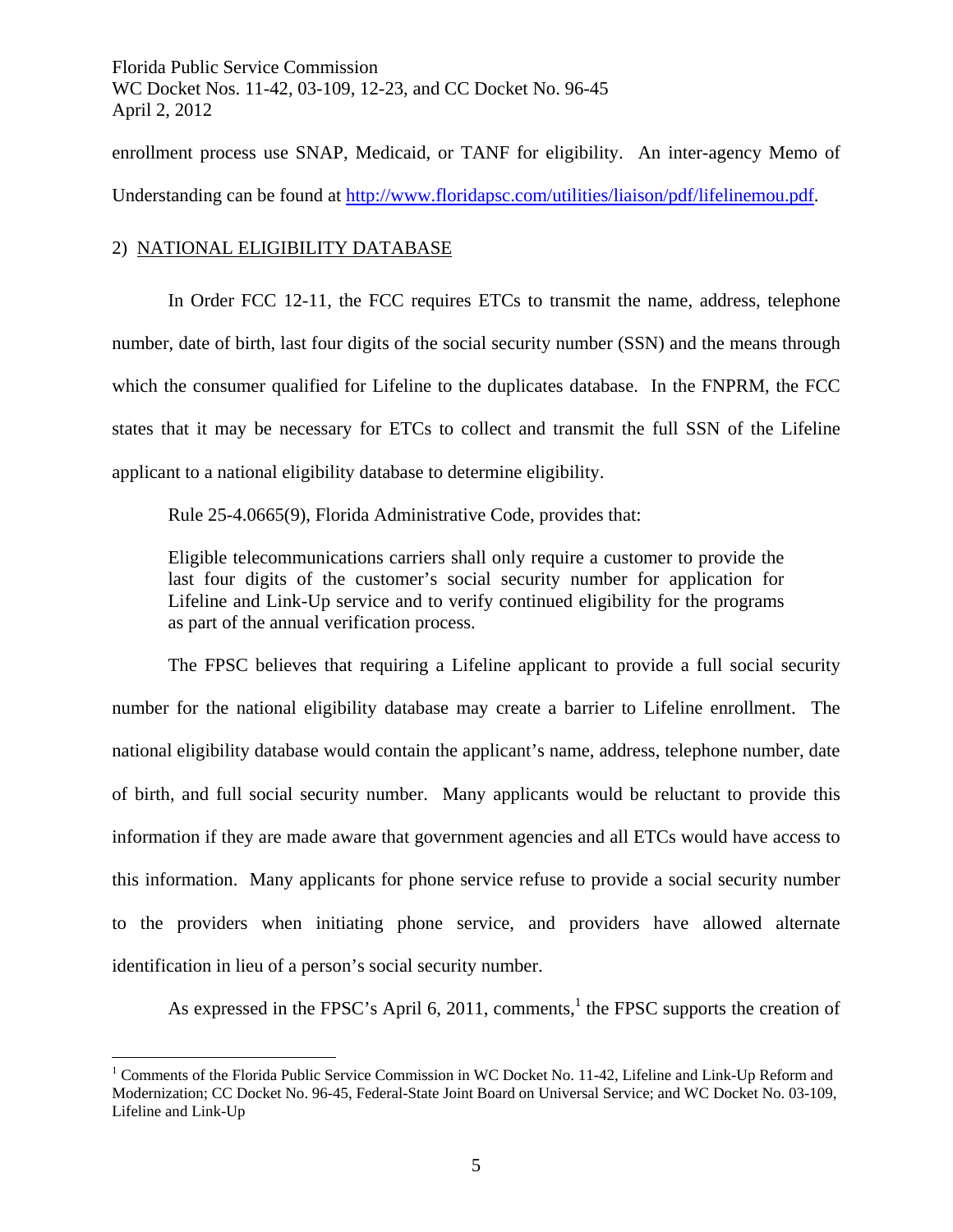a database to verify consumer eligibility, track verification, and check for duplicates to ensure greater program accountability. The FPSC's concern is the protection of a Lifeline subscriber's/applicant's personal identifying information. Chapter 364.107, Florida Statutes, requires that personal identifying information of a participant in a telecommunications carrier's Lifeline Assistance Plan be confidential. Section 364.107(3)(a), Florida Statutes, provides that an officer or employee of a telecommunications carrier shall not intentionally disclose personal identifying information of a participant in a telecommunications carrier's Lifeline Assistance Plan made confidential and exempt, except as:

- 1. Authorized by the customer;
- 2. Necessary for billing purposes;
- 3. Required by subpoena, court order, or other process of court;
- 4. Necessary to disclose to an agency as defined in s.  $119.011<sup>2</sup>$  or a governmental entity for purposes directly connected with implementing service for, or verifying eligibility of, a participant in a Lifeline Assistance Plan or auditing a Lifeline Assistance Plan; or
- 5. Otherwise authorized by law.

 $\overline{a}$ 

Although the personal identifying information could be disclosed under certain conditions shown above, viewing of that information by third parties such as ETCs would not be permissible without customer authorization. The FPSC urges the FCC to maintain confidentiality of Lifeline applicants personal identifying information when initiating a national eligibility database.

 $2$  "Agency" means any state, county, district, authority, or municipal officer, department, division, board, bureau, commission, or other separate unit of government created or established by law including, for the purposes of this chapter, the Commission on Ethics, the Public Service Commission, and the Office of Public Counsel, and any other public or private agency, person, partnership, corporation, or business entity acting on behalf of any public agency.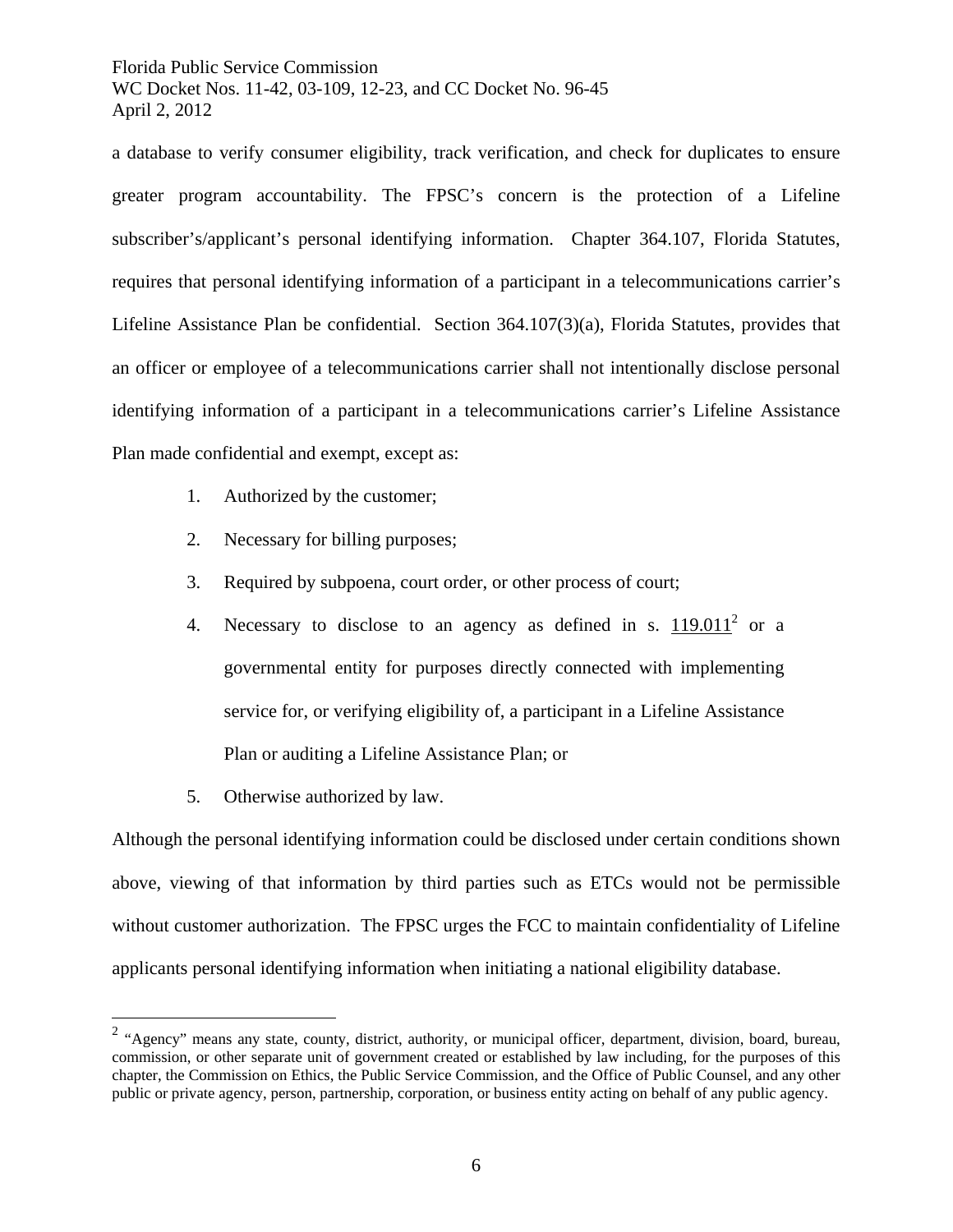#### 3) DIGITAL LITERACY TRAINING

The FCC seeks comment on the effectiveness of digital literacy training classes. Order FCC 12-11 states that about 22 percent of non-adopters cite a digital literacy-related factor as their main barrier. This group includes those who are uncomfortable using computers and those who are "worried about all the bad things that can happen if they use the Internet." Digital literacy skills are required in 50 percent of today's jobs. This will grow to 77 percent in the next decade. The FPSC agrees that Digital literacy is increasingly essential to obtaining an education, searching for a job, learning job-related skills, accessing government information, participating in civic processes, and managing household and financial responsibilities. The FPSC believes that digital literacy training is a necessity in states such as Florida with a high population of elderly, non-English speaking, and low-income citizens.

 The Digital Literacy Corps recommended in the Connect to Compete campaign would teach basic computer skills in libraries and schools which would be the natural place for this training. Additional funding may be needed to encourage the development of sustainable digital literacy training programs. However, the training should not take funding away from the existing schools and libraries fund.

Chairman Genachowski's March 7, 2012, announcement of a new Public-Private initiative to encourage collaboration on broadband–related priorities such as digital literacy among government and private sector entities is a positive step. The FCC should continue to encourage public/private partnerships, and non-profit sector initiatives to increase digital literacy.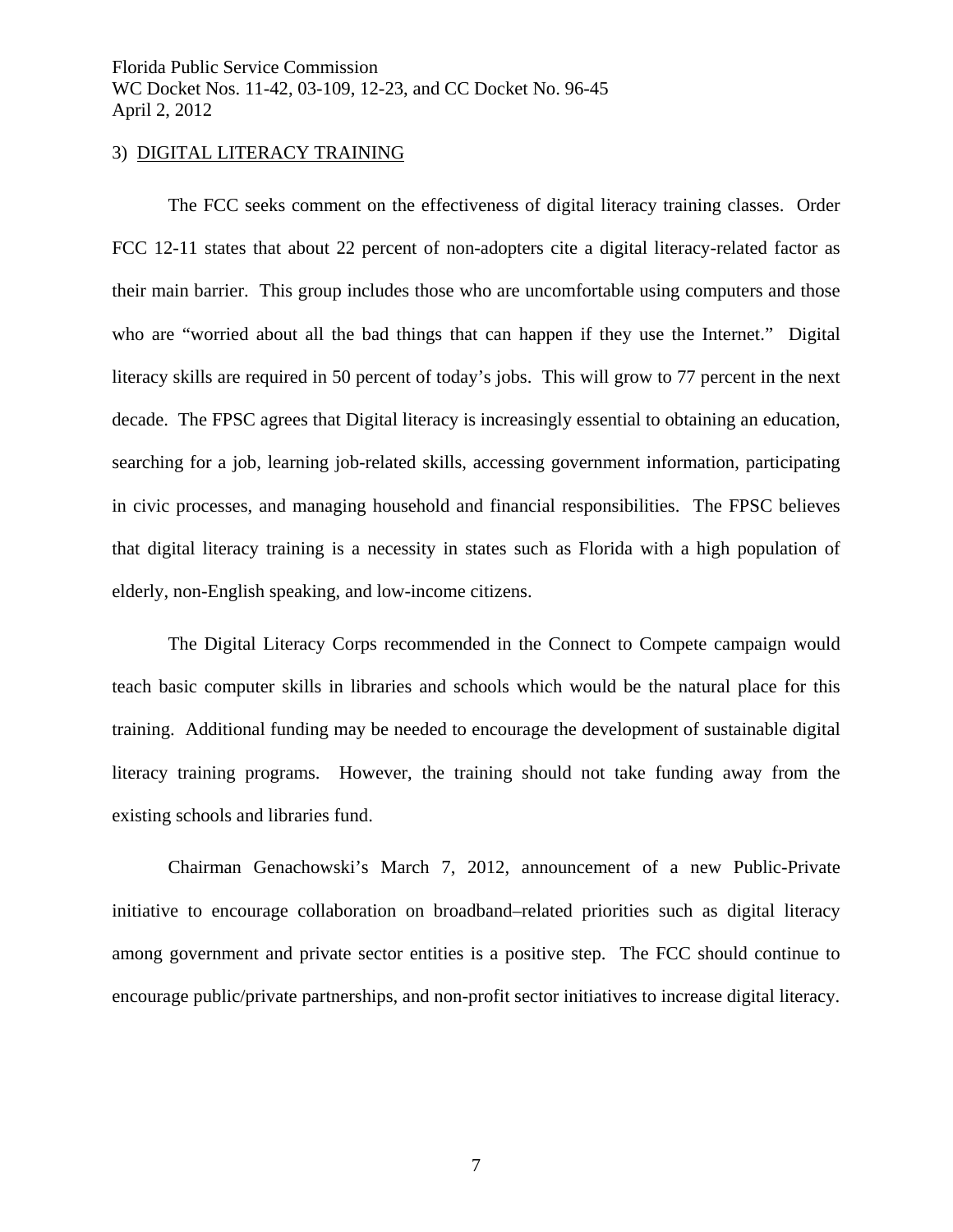#### 4) LIMITS ON RESALE OF LIFELINE-SUPPORTED SERVICES

For the fiscal year ending June 30, 2011, non-ETC resellers in Florida provided Lifeline service to 4,941 customers. Incumbent local exchange companies (ILECs) provided these companies with the Lifeline discount and subsequently claimed those amounts from the Universal Service Administrative Company. These non-ETC resellers provide service to some customers who would not qualify for service through an ILEC because of financial difficulties.

The FCC is asking for comment on its proposal to allow ETCs to receive Lifeline support from the Fund only when they provide Lifeline service directly to subscribers. This means that non-ETC providers would no longer be able to purchase Lifeline-resale lines from the ILECs. ILECs would not be eligible to seek reimbursement from the Fund for any low-income subscriber for whom it does not directly provide service.

 The FPSC applauds the FCC's goal to prevent waste, fraud, and abuse of the program, but believes that current subscribers of Lifeline resold service should be given consideration. As mentioned in the FNPRM, resellers are free to take steps to become ETCs and continue to resell Lifeline services, but the additional requirements of becoming an ETC may be too burdensome and costly for the small non-ETC resellers. The implementation date of any rules eliminating Lifeline non-ETC resellers should be deferred to allow enough time for existing non-ETC resellers to obtain ETC designation. If non-ETC resellers choose not to apply for or obtain ETC designation, ample time should be allowed to provide notice to their Lifeline subscribers to allow them an opportunity to change their provider to an ETC to maintain their Lifeline discount.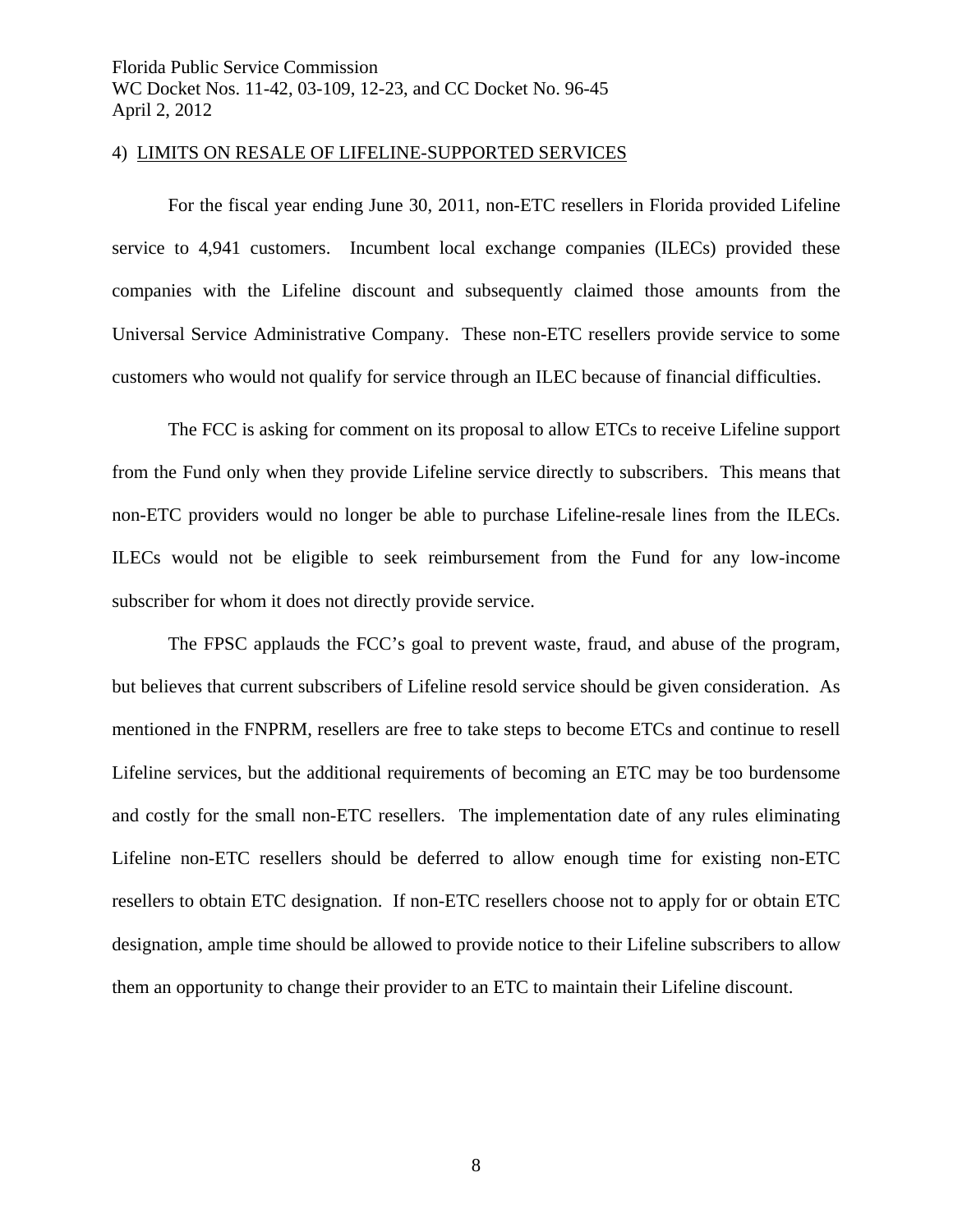#### 5) ADDITION OF THE WIC PROGRAM TO LIFELINE ELIGIBILITY CRITERIA

The FCC is seeking comment on whether adding WIC to the Lifeline eligibility criteria will advance its goal of ensuring universal availability of phone service to low-income consumers. WIC is the Special Supplemental Nutrition Program for Women, Infants, and Children. The program provides eligible participants a combination of supplemental nutritious foods, nutrition education, breastfeeding promotion and support, and referrals to health care and other social services.

WIC is available in all 67 Florida counties, and approximately 500,000 participants are served each month in Florida. To qualify for WIC, the total household income must be at or under 185% of the federal poverty guidelines; or, the person must be currently receiving Medicaid, Temporary Cash Assistance, or Food Assistance. However, persons applying for WIC do not have to be on a public assistance program. In Order FCC 12-11, the FCC points out that over 35 percent of WIC participants do not participate in another federal assistance program. The FPSC believes that adding the WIC program to the list of eligible qualifying Lifeline programs will benefit Florida by increasing the number of eligible consumers for Lifeline assistance.

#### 6) ESTABLISHING ELIGIBILITY FOR HOMELESS VETERANS

The FCC is seeking comment on measures that would enable veterans who lack any income, but are not otherwise enrolled in a qualifying program, to demonstrate eligibility for Lifeline. The Veterans Homeless Initiative Office, a division of the VA, suggested that the FCC include homeless veterans programs as qualifying eligibility criteria.

Nationally, about one-third of the adult homeless population have served their country in the Armed Services. On any given day, as many as 250,000 veterans (male and female) are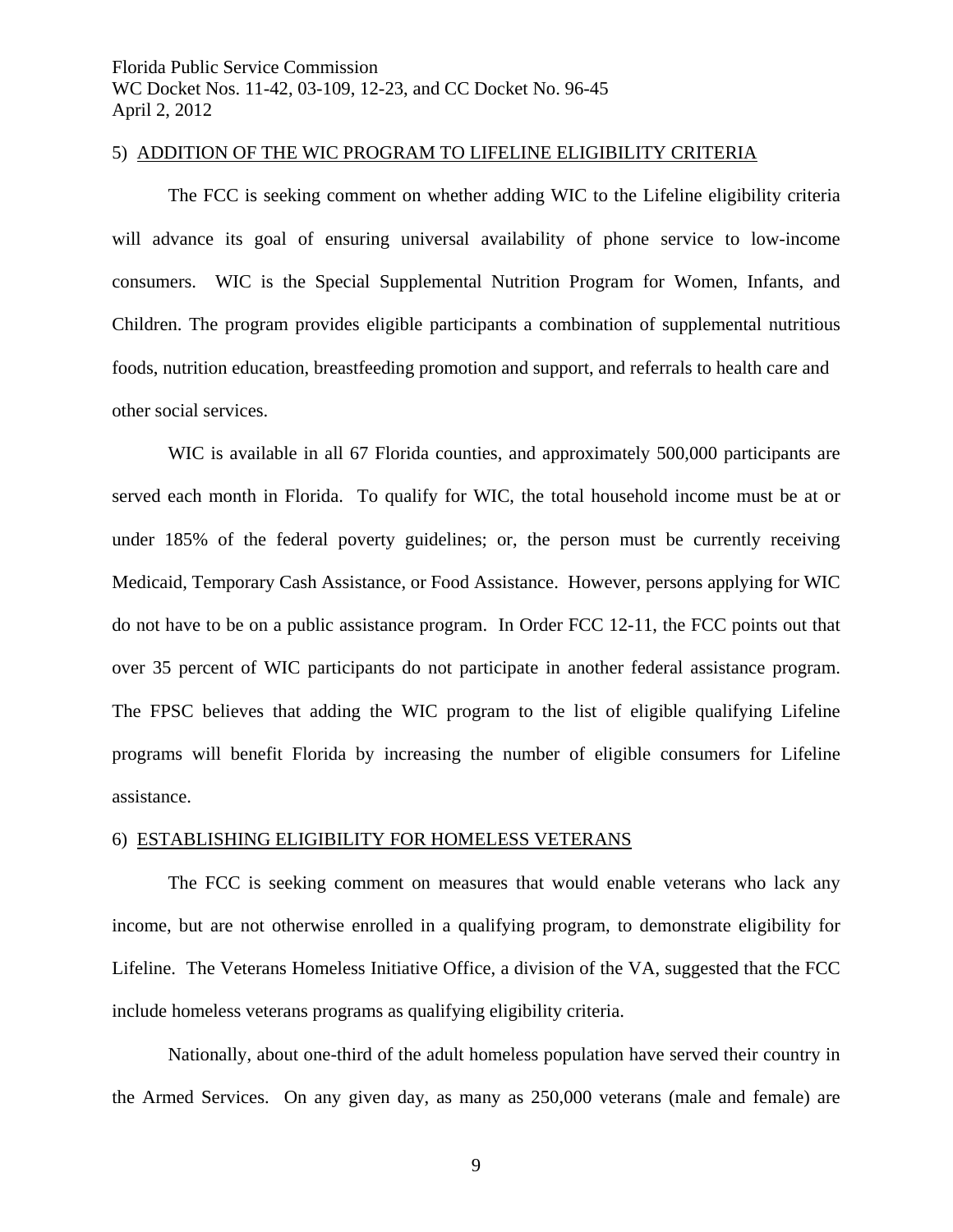living on the streets or in shelters, and perhaps twice as many experience homelessness at some point during the course of a year. In Florida, persons who served on active duty in the U.S. military make up 13.3% of the homeless counted in 2011.

 The Florida Council on Homelessness 2011 Report to the Florida Governor, Senate President, and House Speaker, states that Florida needs to commit its resources to assure that no money is left on the table and ensure that our veterans receive the assistance for which they are eligible. The FPSC believes that homeless veterans in Florida need communication services in order to stay in touch with family, have access to emergency services, and have the ability to make living, housing, and work arrangements. The FPSC believes that a homeless veteran that lacks any income should be permitted to sign a certification under penalty of perjury that he or she has no income. Some form of additional certification should be included from an authorized VA official, such as an outreach worker or program coordinator, indicating that the person in question is a homeless veteran or at risk of becoming homeless.

#### **CONCLUSION**

The FPSC continues to be proactive regarding the Lifeline and Link Up programs to ensure that low-income Florida consumers have the ability to obtain and retain affordable telephone service. The FPSC continues to strive for accountability in the universal service program and safeguard the USF from fraud, waste, and abuse. The FPSC appreciates the FCC's acknowledgement of Florida's efforts in Order FCC 12-11. The FPSC encourages the FCC to consider the proposed recommendations noted in these comments.

> Respectfully submitted,  $/ s /$ Cindy B. Miller, Senior Attorney Office of the General Counsel